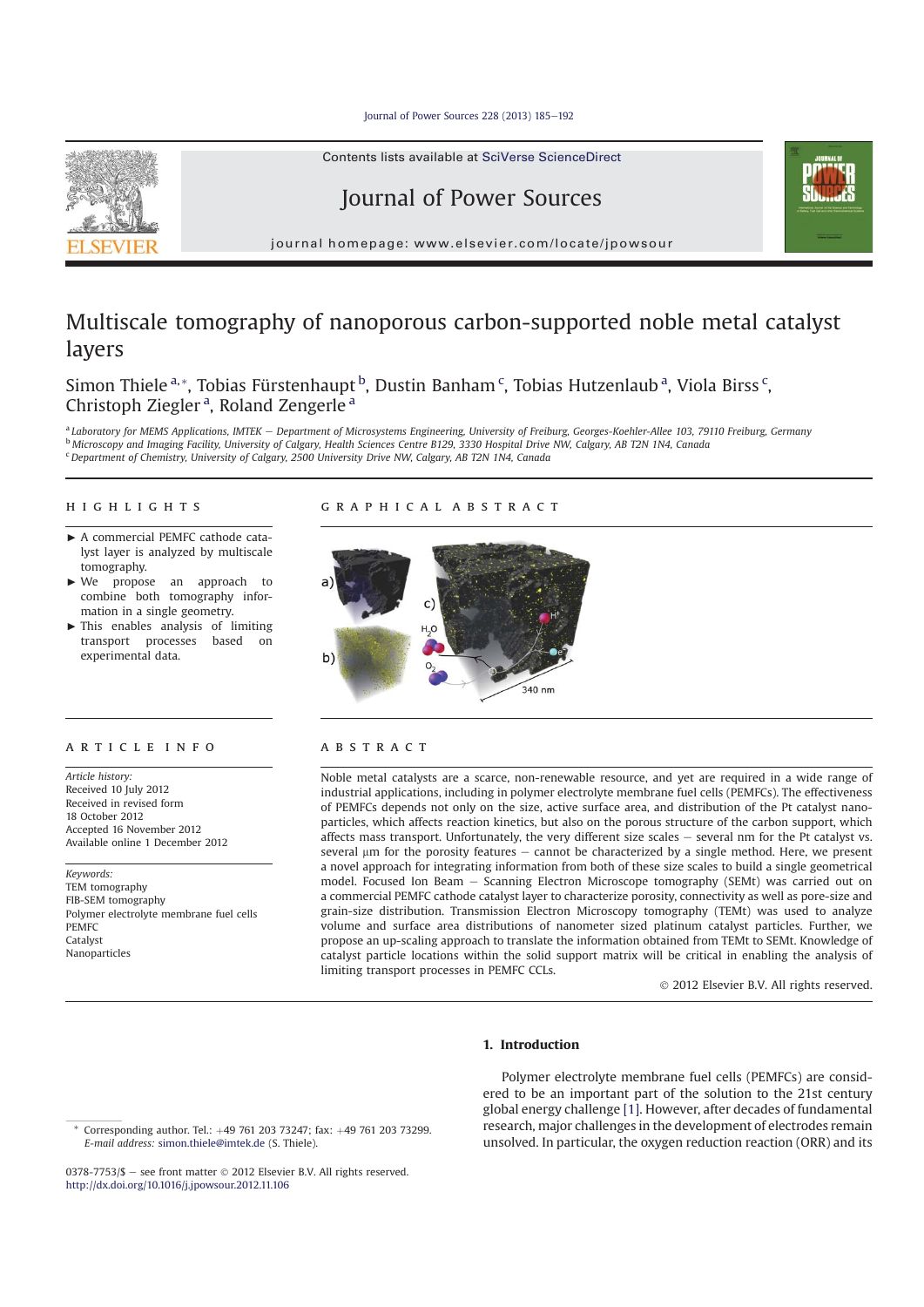related transport processes in the Cathode Catalyst Layer (CCL) are generally considered to be one of the major causes of performance loss [2]. Not only are the kinetics of the ORR roughly six orders of magnitude slower than the hydrogen oxidation reaction at the anode [3], the production of  $H<sub>2</sub>O$  at the cathode can also lead to flooding in the micron to nanometer sized pores in the CCL, thus inhibiting  $O<sub>2</sub>$  diffusion. Optimizing the PEMFC CCL is therefore a crucial area of research and requires a thorough understanding of the CCL structure, including the porosity, pore-size-distribution, ionomer distribution, catalyst loading, catalyst distribution and catalyst accessibility for the reactants.

As there is no analysis method which can be used to carry out in situ structural investigations at the nm scale, modeling the physical processes occurring at the nanoscale is therefore the only method currently available to improve the fundamental understanding of the CCL. Here electrons, protons and oxygen must come together at the catalytic Pt nanoparticle sites to enable the ORR. Therefore, the quantitative determination of the various transport processes in a CCL relies on detailed knowledge of the morphology of the transport media of the reactants [4]. Pt nanoparticles serve as catalysts for the ORR in a CCL and are a scarce, non-renewable resource, required in a wide range of industrial applications [5]. In PEMFCs, Pt nanoparticles (typically 3–6 nm in diameter) within the catalyst layers at both the anode and cathode are utilized to facilitate the desired redox reactions occurring at both electrodes [6]. Knowledge of the distribution and the precise location of the Pt nanoparticles in the CCL is therefore especially important to allow modeling of the performance of a PEMFC.

To date, there have been two main approaches to obtaining a three-dimensional CCL representation. One is a stochastic approach using assumptions about the material and the second involves a direct approach based on tomographic images. Stochastic reconstructions are three-dimensional structure models produced by utilizing microstructural descriptors [7]. From these, three-dimensional structure models can be produced by a mathematical optimization process  $[7-9]$ .

The foundation of the direct approach is a three-dimensional image of the CCL. Different tomographic methods exist and each method has advantages and disadvantages as well as covering a specific feature size range [10]. The main advantage of this approach is that no further modeling assumptions must be made, thereby providing a realistic starting point for the CCL morphology. Design assumptions deduced from such a model are therefore more likely to result in improvements in the morphology and microstructure of the CCL.

In the past, Scanning Electron Microscopy (SEM) tomography (SEMt) analysis has been extensively used in material science, including for ceramic systems [11], cement analysis [12], solid oxide fuel cells [13], and very recently, also for PEMFC CCL studies [14]. This imaging method has an anisotropic resolution down to 10 nm in the cutting direction ('z-direction') and as low as 1 nm in the remaining directions ('x- and y-directions')[11]. SEMt is very well suited for the analysis of pore space with pores ranging from a few nm to a few hundred nm in size [15]. A number of publications have focused on PEMFC CCL SEMt within the last year [14-18]. A major drawback of this method, however, is that only pore and solid space can be distinguished [15]. This means that the solid phase cannot be further differentiated into its carbon, ionomer and Pt particle components.

Transmission Electron Microscopy tomography (TEMt) has been used for imaging and analysis of catalyst particles in the past[19,20]. Using this three-dimensional technique, detailed morphological information about the particles is then obtainable [19]. TEM tomography has also been used for the imaging of PEMFC CCLs [21]. Due to the high electron scattering of the noble metal catalyst component, PEMFC samples used for TEM tomography must be very

thin (e.g.100 nm).While TEM, with its sub nm resolution, is excellent for characterizing the Pt nanoparticles in PEMFC CCLs, the typical pore-sizes in the solid support can be up to a few microns [4]. Therefore, a significant portion of the pore space cannot be evaluated by TEMt. While SEMt can differentiate the pore and solid spaces, TEMt provides the very much needed information about the catalyst particles, which is not accessible with SEMt, making these two techniques highly complementary to each another.

In the present work, we present an approach for capturing information from both of these size scales using only one geometric representation. The morphological information obtained from TEMt is combined with the information produced by SEMt and an up-scaling approach to translate the information obtained from TEMt to SEMt is proposed. It is important to note that, while our current work is focused on the application of this method to PEMFC CCLs, it has wider applicability, spanning many disciplines. Specifically, our approach will be of great value in all areas that utilize metal nanoparticles deposited in a porous matrix (e.g. electrodes for electrolysis, battery applications, automobile catalytic converters, etc.).

# 2. Experimental methods

A commercial Gore PRIMEA A510.1 M710.18 C510.4 PEMFC membrane electrode assembly (MEA) was used to carry out both TEMt and SEMt. The Pt loading (mass of Pt per unit surface area) was 0.1 mg  $\text{cm}^{-2}$  at the anode and 0.4 mg  $\text{cm}^{-2}$  at the cathode (Fig. 1). Spatial directions, indicated in the text and in Fig. 1, are maintained in all further discussions. For the SEMt, the surface of a cut is in the xy plane.

### 2.1. TEMt

All TEM work was performed using a Tecnai TF20 G2 FEG-TEM (FEI, Hillsboro, Oregon, USA), located in the Microscopy and Imaging Facility at the University of Calgary, with a Fischione 2040 Dual-Axis Tomography Holder (Fischione Instruments, Export, Pennsylvania, USA). The MEA was embedded in Epon-812 (EMS, Hatfield, Pennsylvania, USA) and approximately 200 nm thick sections were cut using a Leica Ultracut UCT (Leica Microsystems, Wetzlar, Germany).

The sections were placed on one side of a TEM Slot Grid ( $1 \times 2$  mm) that was covered with a  $\sim$  40 nm thin continuous Formvar film (EMS). Colloidal Au particles (10 nm diameter, Cell Microscopy Center, University Medical Center Utrecht, Utrecht, The Netherlands) were



Fig. 1. Schematic of an ultra-microtome cut through the MEA. The cathode, ionomeric membrane separator, and anode are visible, but due to restrictions from the manufacturer, the membrane is blackened. The relative positions of the SEMt sample area (A) and TEMt sample area (B) are schematically indicated. The thickness of the cathode (LC) is 11.4  $\pm$  0.8 µm, as determined from this image. The x-, y- and z-directions are indicated and maintained in all further discussions.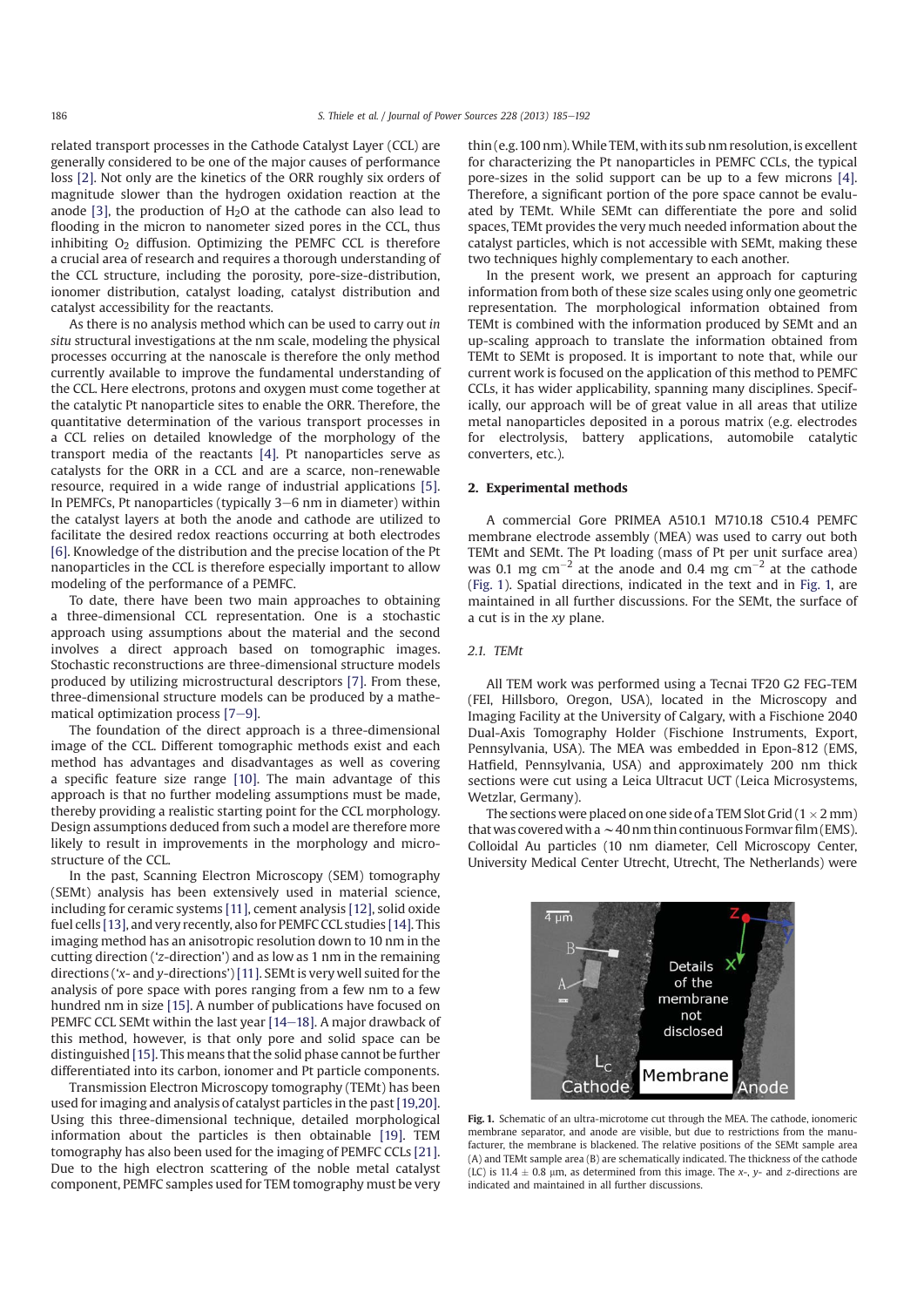placed on both sides of the section to serve as fiducial markers. Finally, a thin carbon coating was applied to both sides of the grid for mechanical stabilization and to reduce electrical charging in the microscope.

All TEM images were captured on a  $1024 \times 1024$  pixel Gatan GIF 794 CCD (Gatan, Pleasanton, California, USA). Dual-axis TEMt was carried out by taking one image every degree over a range of between  $-65^{\circ}$  and  $+65^{\circ}$ , using the program SerialEM [22]. The tomographic reconstruction was done by weighted back-projection with the IMOD software package, yielding a 3D image [23,24]. While Pt nanoparticles result in a good contrast, no contrast could be achieved using the present technique between carbon, the ionomer, and Epon-812. The 3D tomogram from the reconstruction was cut to  $1024^{\circ} \times ^{\circ} 980^{\circ} \times ^{\circ} 274$  voxels. With a nominal resolution of 0.370 nm per pixel, this resulted in a tomogram 379 nm  $\times$  363 nm  $\times$  101 nm in size. The original tomogram contained intrinsic noise that is manifested as a granularity on the pixel level (Fig. 2a).

These artifacts arise from two major sources. First, there is a loss of contrast from the embedding material. Second, the finite number of angles in the tomography procedure causes additional noise and optical artifacts. Both effects therefore resulted in artifacts after application of a threshold (Fig. 2b). Noise reduction was performed by applying an anisotropic diffusion filter implemented in Imagej (100 iterations, smoothing: 2, A1: 0.50, A2: 0.90, dt: 20.0 edge 5) (Fig. 2c) [25]. In this image, the 'adaptive 3D threshold' plug-in from Imagej was applied for segmentation (threshold: 95, mask diameter: 3 pixels, local weight: 5%). The resulting binary threshold image (Fig. 2d) showed a much more realistic distribution of Pt nanoparticles than a direct threshold image without the anisotropic diffusion step (Fig. 2b). Spherical colloidal Au particles located on the surface of the physical section were used as alignment markers for the tomographic reconstruction of the data. They are marked blue here and surrounded by a black circle (Fig. 2e). They were manually removed by direct comparison of the original image with the resulting threshold image (Fig. 2e). Finally, single pixels were removed, as they are most likely noise from the segmentation process. This was done using the Matlab function 'bwareaopen' and the six connected neighborhood option yielding the image series used for further analysis (Fig. 2f).

#### 2.2. SEMt

For SEMt, an FIB (Focused Ion Beam) and an SEM are needed (Fig. 3a). Successively, the FIB ablates a slice of the sample, with the thickness of the cutting distance being ds. In the image collected by the SEM, information from both the surface and the cutting plane appears (Fig. 3b).

A Zeiss 'Neon 40EsB' was used for the FIB-SEM analysis. A  $2.5 \times 2.5 \mu m^2$  Pt protection layer was deposited on the surface of the cathode catalyst layer using a 30 kV acceleration voltage at a current of 5 pA for 200 s (Fig. 3b). Fiducial marks were inscribed with the FIB to facilitate the alignment process at 30 kV acceleration voltage and 50 pA current. A cuboid of 6  $\mu$ m  $\times$  4  $\mu$ m  $\times$  10  $\mu$ m (x-, y- and z-directions) was exposed by FIB milling at 30 kV acceleration voltage and 500 pA current. Fine polishing by FIB was performed at 30 kV acceleration voltage and a current of 50 pA. A series of 120 images, with a cutting distance of 13.6 nm in z-direction and an  $x$ - and  $y$  resolution of 2.5 nm, was collected, using the following parameters: FIB: 30 kV acceleration voltage and 50 pA, SEM: 2 kV acceleration voltage.

The complete experimental reconstruction procedure for SEMt followed the approach described in [15]. As described there, the segmentation was done semi-automatically by first using a threshold and subsequently performing a manual correction of the images by using the software gimp. Algorithms for calculating the pore-size-distribution or the grain-size distribution need an integer



Fig. 2. The steps associated with the TEM tomography segmentation process are illustrated here. (a) A 700  $\times$  700 pixels sub-area from the original TEM tomogram, with Pt particles shown in black. (b) A threshold image from the original tomogram, with noise and segmentation artifacts being visible. Within the black circle, artifacts (granularity on the pixel level) from the reconstruction are shown. (c) An anisotropic diffusion filtered version of (a), with much less noise seen, while the edges of the Pt particles remain sharp. (d) A threshold image from the 'adaptive 3D threshold plug-in', with the segmentation artifacts seen in (b) no longer present. (e) is the superposition of (c) and (d). Two gold fiducial markers that are artificially introduced during sample preparation to help the tomographic reconstruction are marked in blue and encircled. These markers were manually removed for the final segmentation. (f) Final segmentation without marker particles. (For interpretation of the references to colour in this figure legend, the reader is referred to the web version of this article.)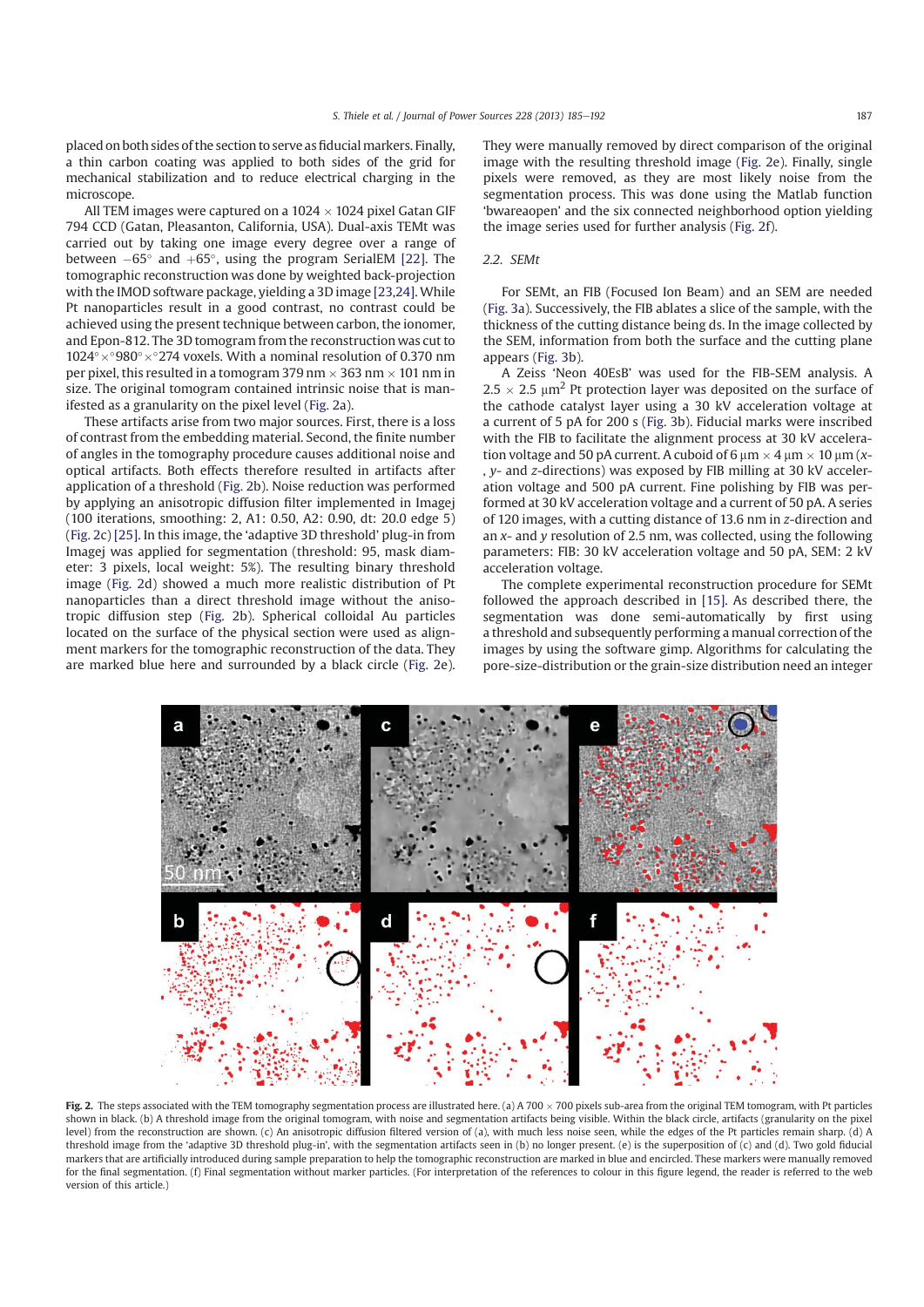

Fig. 3. (a) Sketch of the experimental set-up for a SEMt reconstruction. xy planes are cut in the z-direction with the image acquisition at an angle of 54° between FIB and SEM. (b) One image of the SEMt image series. The upper part of the image shows the surface of the sample with the Pt protection layer containing a V-shaped fiducial mark. In the lower part of the image, the inner porous structure of the CCL can be seen, showing that FIB-SEM can only discern the pores and solid phases and that the individual Pt, carbon, and ionomer phases cannot be resolved.

number ratio between the resolution in the z-direction and the xydirection. Therefore, the resolution of the xy-direction was rescaled from 2.5 nm  $\times$  2.5 nm to 3.4 nm  $\times$  3.4 nm by linear interpolation. This resulted in a voxel size of 3.4 nm  $\times$  3.4 nm  $\times$  13.6 nm. The geometry was cropped to a size of 1.6  $\mu$ m  $\times$  1.6  $\mu$ m  $\times$  1.6  $\mu$ m or 480  $\times$  480  $\times$  120 voxels. To facilitate further computer-aided analysis, the inhomogeneous voxels, with an edge length ratio of 1  $\times$  1  $\times$  4, were replaced by four identical voxels of a ratio of  $1 \times 1 \times 1$ . Finally, isolated areas too small to have any physical meaning, were erased from both the solid and porous phases. This was performed by utlizing the bwareaopen function, thus removing 2D areas smaller than 10 pixels  $(115.6 \text{ nm}^2 \text{ or } 12.1 \text{ nm}$  diameter). As a result, a porous 3D matrix was available for further investigation.

#### 3. Results and discussion

#### 3.1. SEMt

Only the pores and total solid phase could be differentiated from each other in the SEMt images. Further differentiation of the solid phase into its carbon, ionomer, and Pt components was not possible. A connectivity analysis of the pore space was performed, as described in [15]. The porosity of the porous 3D matrix was 58% (Fig. 4), with 99.8% of the solid area being inter-connected. The remaining 0.2% can be considered as artifacts. Also 99.9% of the pore area is connected. Only the connected areas were used for further calculations. To determine if the geometry is representative, it was subdivided into eight, four and two partitions along the main axes  $(x, y, z)$ . For each partitioning, all possible combinations were tested. For example, a partitioning into four parts can be achieved in three different ways, i.e., by dividing along  $x$  and  $y$ , along  $x$  and  $z$ or along y and z. An individual porosity for all sub-volumes using every possible partitioning was calculated and the standard deviations between the sub-volumes were determined.

This was done for a partitioning into eight, four and two parts and yielded porosity standard deviations of 4%, 3% and 1.4%. This indicates that the sample shown in Fig. 4 closely represents the characteristics of the whole CCL sublayer. The pore-sizedistribution (PSD) and the grain-size-distribution (GSD) were also calculated to characterize the porous and solid phases, respectively. The GSD is calculated similarly to a PSD but using the solid phase. The word 'grain' refers here to the local dimensions in the solid part and comes from a particle analysis background. These calculations were performed following the approach described in [15] and [26]. The PSD shows a rather broad distribution (Fig. 5) with pore diameters between 7 and 275 nm, while the GSD showed a clear peak at 65 nm diameter. The solid phase contained diameters between 7 and 210 nm.

In relation to the PSD, the GSD is rather narrow, with 75% of the grain diameters being between 31 and 102 nm in size and 58% of the diameters being between 44 and 92 nm (Fig. 5). The peak at 65 nm indicates that, in the catalyst layer manufacturing process, carbon particles in this size range are used by the manufacturer or alternatively that agglomerates of this size are preferentially formed during the manufacturing process. This result can easily be used in future stochastic modeling of PEMFC CCLs utilizing PSD and GSD as an input parameter. However, for a more detailed analysis of reactant transport to reaction centers, it is important to know where the Pt particles are located. With a typical Pt particle size range of 3–6 nm, and a SEMt resolution of 13.6 nm in the  $z$ - and 3.4 nm in the  $x$ - and  $y$ -directions, resolving the Pt nanoparticles is obviously not possible using SEMt. Fortunately, it is possible to achieve this goal using TEMt as is shown in the next section.

# 3.2. TEMt

The first important result from the TEMt analysis is that the Pt nanoparticles can be imaged, as described in Section 2. While Pt



Fig. 4. A 3D representation of the reconstructed SEMt dataset. A volume with dimensions of 1.6  $\mu$ m  $\times$  1.6  $\mu$ m  $\times$  1.6  $\mu$ m is shown. The solid part of the sample is depicted in grey, while pores are 99% transparent. For a better visualization, the pore space is depicted with a 1% opacity in red. The porous material shows a porosity of 58% and a connectivity of the solid parts of more than 99.8%. (For interpretation of the references to colour in this figure legend, the reader is referred to the web version of this article.)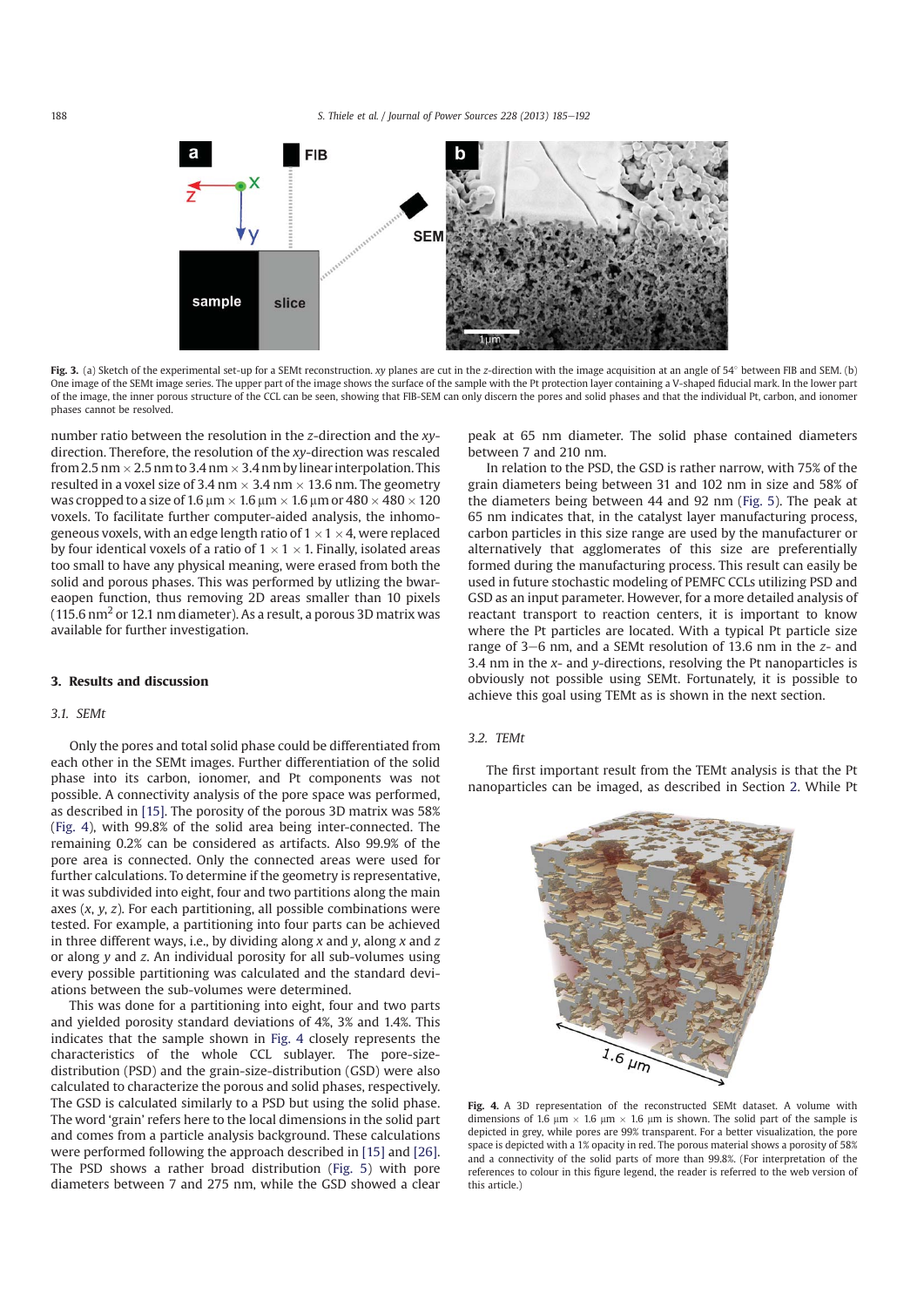

Fig. 5. The pore-size-distribution (PSD) and the grain-size-distribution (GSD) calculated from the SEMt dataset. In the PSD, all pore diameters range between 7 and 350 nm. In the GSD, grain-size diameters between 7 and 210 nm were found with a pronounced peak at 65 nm. The PSD and GSD are important results that can serve as input for stochastic modeling in the future.

nanoparticles have good contrast, no contrast could be achieved between the carbon particles, the Nafion ionomer, and the Epon-812 (a polymer) filling the pores (Fig. 6). This means that no porosity information can be obtained from the TEMt analysis.

A careful investigation of the TEMt and the TEM images revealed that the Pt nanoparticles are randomly distributed throughout the solid phase of the sample. This important observation is used in Section 3.3 to motivate the random inscription of Pt particles into the solid phase. An overall number of 13,862 Pt nanoparticles were found in the sample (Fig. 6). There are areas with rather high amounts of Pt and areas with only a few particles. The sample contains an overall Pt volume of 3.71  $\times$  10<sup>-22</sup> m<sup>3</sup> corresponding to a 2.7 vol % Pt.

For each Pt particle, its volume was then determined and a corresponding diameter calculated, assuming a spherical particle shape in order to make this distribution comparable to experimentally determined particle diameter distributions. The biggest particle has a diameter of 32 nm. 99.9% of the particles have diameters between 0.58 nm and 15 nm. For a better visualization, only this range of particles is shown (Fig. 7). Particles smaller than 0.58 nm in diameter cannot be resolved. It has, however, been shown that the most active Pt particles are in the range of  $2-5$  nm [27]. Therefore, the tomographic approach presented in this work can be considered as precise enough to image the catalytically important particle size range. The mean diameter of this distribution is  $2.8 \pm 1.5$  nm. The peak between 1.5 nm and 3 nm shows that there are relatively small particles in the sample.

According to the method shown in [28], the total surface area of the Pt particles was determined to be  $6.6 \times 10^{-13}$  m<sup>2</sup>. The biggest single particle has a volume of  $1.75 \times 10^{-23}$  m<sup>3</sup> and a surface area of  $2.23 \times 10^{-14}$  m<sup>2</sup>. A total of 99.7% of the particles have a volume of

less than  $5 \times 10^{-25}$  m<sup>3</sup>. For better visualization of the particle distribution, only the range between 0 and  $5 \times 10^{-25}$  m<sup>3</sup> is shown in a volume-surface area scatterplot (Fig. 8). A comparison between the particle distribution (blue) and perfect spheres (black) clearly indicates that the particles are mostly non-spherical.

This is in accordance with previous TEMt analyses of carbonsupported Pt, where it was shown that the Pt particles had a non-spherical shape [29]. However, the Pt particle shapes found in our 3D TEMt images are different from the spherical shapes seen in 2D TEM images (e.g. [27]). It should be noted that there are different effects in TEMt that can lead to reconstruction artifacts, thus hindering the determination of the true particle structure. These effects include the 'missing wedge' effect, which occurs due to the mechanical and sample dependent limitations on the upper tilt angle that is achievable as well as the influence of neighboring particles [30]. The missing wedge effect can be diminished by dualaxis tomography, which has been done here on the present sample, but the influence of neighboring particles on the particle shape cannot be excluded in a sample with high particle density areas present (Fig. 6). Another source of artifacts can be introduced by the support matrix and is known as the 'top-bottom effect' [31]. Again, for a supported material, this effect is difficult to avoid. All of the effects mentioned above should be excluded in future studies, but this is beyond the scope of the present paper.

Clearly, TEMt allows access to important morphological information, such as the surface area and/or volume of a single Pt particle. This is of great importance in the determination of Pt utilization within the CCL, allowing comparisons to be made between the TEMt-estimated Pt surface area and the electrochemically



Fig. 6. The whole TEMt sample of 379 nm  $\times$  363 nm  $\times$  101 nm.



Fig. 7. The relative number of Pt particles as a function of their diameter. A clear peak can be seen between Pt particle sizes of 1.5 nm and 3 nm.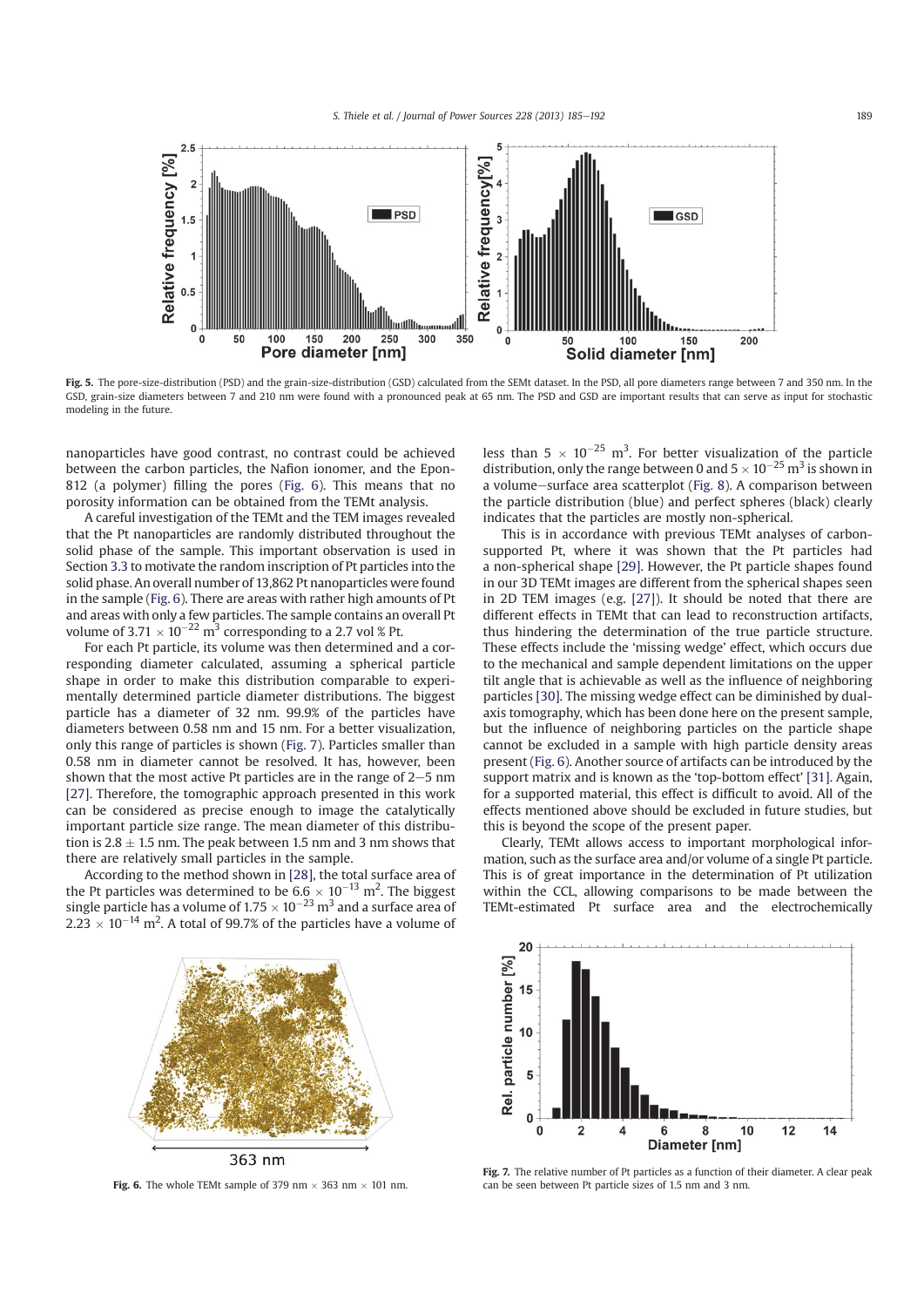

Fig. 8. Shows a scatterplot of the single particle surface area as a function of particle volume (blue). The black line corresponds to perfect spheres and naturally depicts the minimum of the surface to volume ratio. 98.7% of the particles have a volume below  $2 \times 10^{-25}$  m<sup>3</sup> and 96.0% have a volume below  $1 \times 10^{-25}$  m<sup>3</sup>. (For interpretation of the references to colour in this figure legend, the reader is referred to the web version of this article.)

determined Pt surface area from hydrogen underpotential deposition measurements [32]. It is therefore very evident that SEMt and TEMt are highly complementary methods, each giving essential, but unique, information about the solid phases in the PEMFC CCL. To use both information sources at the same time, it is now necessary to combine these two tomographic datasets.

#### 3.3. Integration of Pt distribution from TEMt into SEMt geometry

In the following section, we introduce a method that transfers morphology information generated by TEMt, with a resolution of 0.37 nm per pixel, to the higher scale of SEMt, having a resolution of 3.4 nm per pixel. This will be called 'up-scaling' and it makes information describing Pt particle volume and surface area accessible at this higher magnification. The up-scaling method involves the following steps:

- 1. The total Pt volume in the SEMt representation ( $V_{PtSEMt}$ ) is calculated by using manufacturer information. This is necessary, because within the small TEMt sample volume, the porosity is not known (see Section 3.2).
- 2. The number of times that the TEMt Pt particle distributions must be inscribed into the SEMt geometry to achieve the desired loading given from the manufacturer is calculated.
- 3. Inscribing the volume and surface values into the solid part of the SEMt representation results in two 3D matrixes, with one representing the Pt volume information and the other representing the Pt surface information.

In the following discussion, we give a detailed insight into all three of the up-scaling process steps  $(1)$ – $(3)$ .

- (1) According to the manufacturer, the PEMFC CCL has a Pt loading of 0.4 mg cm<sup>-2</sup>. The thickness of the sample was measured at ten different locations using ultra-microtome cuts from the sample (Fig. 1) and determined to be  $11.4 \pm 0.8$  µm. With this information and the value for the Pt density of 21.45 g  $\text{cm}^{-3}$ , the Pt vol% in the sample is found to be 1.6 vol% and the total Pt volume ( $V_{\text{PtSEMt}}$ ) is  $6.95 \times 10^{-20} \text{ m}^3$ .
- (2) In the TEMt representation, we found a relative Pt volume fraction of 2.7 vol%, which is higher than the 1.6 vol% calculated from the manufacturer information. This naturally results from



Fig. 9. There are two cases that can naturally appear when distributing particle volumes into a limited volume: (a) the particle volume can be larger than a single voxel. In this case, the particle volume must be distributed over more than one voxel. (b) The particle volume can be smaller than a single voxel, so that the single particle fits into a single SEMt voxel.

the fact that, for the TEMt representation, a volume with a large amount of solid was chosen so that a good statistical estimate for the Pt particle distribution could be made. Therefore, to achieve a representative Pt loading, the Pt particles from the TEMt geometry had to be distributed N times into the SEMt geometry, using  $V_{\text{PtTEMt}} = 3.75 \times 10^{-22}$  yields:

$$
N = \frac{V_{\text{PtSEMt}}}{V_{\text{PtTEMt}}} = 185.2 \approx 185 \tag{1}
$$

(3) For inscription of the Pt particles into the SEMt geometry using a statistical process, some rules have to be defined. Due to the random distribution of Pt throughout the solid phase (Section 3.2), the locations in the solid matrix are chosen randomly without any preferential areas. From Fig. 7, we know that there are several Pt particles larger than a SEMt voxel (3.4 nm). Pt particles having volumes smaller than one SEMt voxel are thus placed into one single SEMt voxel. Even more than one Pt particle can be placed into the same SEMt voxel as long as the total Pt volume does not exceed the SEMt voxel volume. For Pt particles larger than one SEMt voxel, the minimum number of neighboring SEMt voxels needed to contain the complete particle volume is determined. In that case, the Pt particle volume is equally distributed over all voxels representing the same particle (Fig. 9). As a further rule, no Pt particles are inscribed if the SEMt voxels represent the porous phase (Fig. 10a).

Two geometries are thus generated, representing first the Pt volume distribution (Fig. 10b) and second the Pt surface distribution (Fig. 10c). Both distributions yield different information, as the Pt particles are not spherical. The volume of the particle is placed into one 3-dimensional matrix, whereas the surface area is inscribed into another three-dimensional matrix. The surface area information from each Pt particle is inscribed at the same location in the solid as the corresponding volume information. For Pt particles larger than one voxel, the Pt surface information is only inscribed at those voxels that represent the external surface of the inscribed particles (Fig. 10c) and not to those representing the inside of a Pt particle. In this case, the SEMt shape of particles larger than a voxel is modeled as spherical for reasons of simplicity. This entire approach was fully implemented into Matlab.

# 3.4. Implications from the up-scaled geometry for future PEMFC CCL models

At the Pt particle locations, oxygen, protons and electrons have to come together for the reaction to occur. Oxygen diffuses through the pores as long as they are not blocked by water. In this case  $O<sub>2</sub>$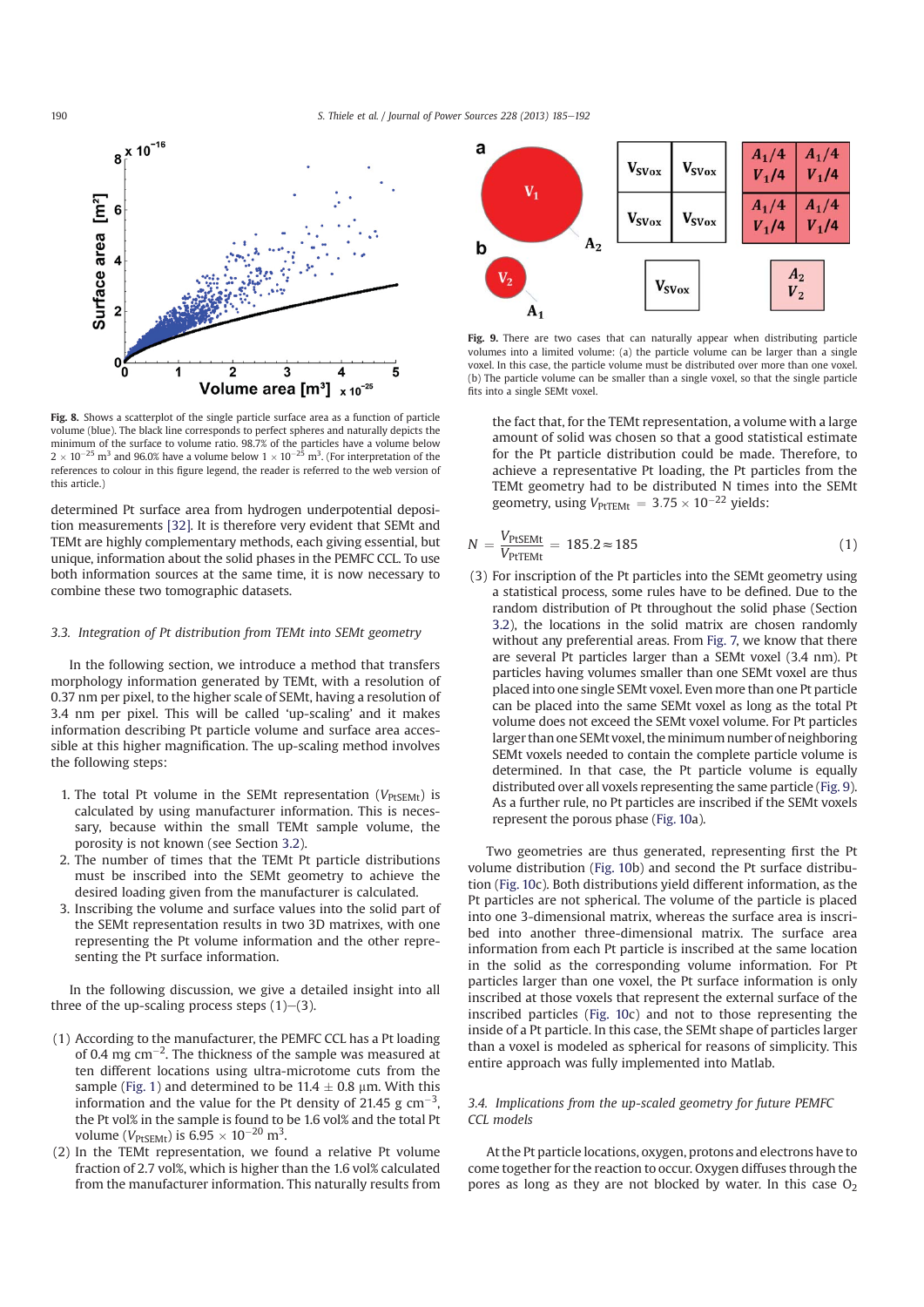

Fig. 10. (a) A 850 nm  $\times$  850 nm cut from the 3D representation of the SEMt sample, with the solids shown in white and the porous area in black. (b) The same cut in the up-scaled Pt volume representation. Larger particles have a spherical shape, as indicated with an arrow. (c) The Pt surface representation with all pixels containing surface information greater than zero shown in white. For Pt particles larger than one voxel, the Pt surface information is only inscribed at those voxels that represent the particle external surface and not to those representing the inside of a Pt particle (see arrow). This makes sense for the simulation of transport processes, as reactions will take place only at the Pt particle surface and not inside the Pt particle.



Fig. 11. (a) A cube of 340 nm side length of the SEMt reconstruction. (b) The reconstructed Pt volume information in the same spatial area as the SEMt reconstruction. (c) The superposition of (a) and (b) and visualizes the location of Pt catalyst particle volume and surface information within the porous carbon matrix. At the Pt nanoparticle locations, oxygen, protons, and electrons have to come together for the ORR to occur, as is schematically depicted. Oxygen diffuses from the outside through the pores, provided they are not blocked by water. Protons are transported by the ionomer contained in the solid as well as the water contained in the pores. Electrons are transported by the carbon contained in the solid. Finally, water vapor must be transported out of the CCL through the pores.

diffusion still occurs, but is greatly impeded. Protons are transported by the ionomer contained in the solid as well as the liquid water contained in the pores. Electrons are transported by the carbon contained in the solid. Water vapor is produced by the reaction and must be transported out of the CCL through the pores. Knowing the locations of the active centers enables modeling of the transport limitations that occur (Fig. 11) and subsequently the optimization of the CCL. By the combined use of SEMt (Fig. 11a) and up-scaled TEMt (Fig. 11b) a microstructure model of Pt catalyst particles embedded in a porous matrix is made available (Fig. 11c). On this way knowledge on the positions of active centers as well as their morphologic properties such as single particle volume and surface are given. This can be seen as the first necessary step to modeling the whole reactant transport in a realistic geometry in future work.

# 4. Conclusions

Here, for the first time, TEMt and SEMt information was combined, enabling the visualization of the location and morphological properties of the Pt nanoparticles embedded in the porous carbon matrix at very different length scales from several nanometers up to micrometers. This information is crucial for modeling the limiting transport processes in the high current density regime of a PEMFC CCL.

SEMt analysis revealed a preferential size in the GSD of about 65 nm and the pore-size-distribution (PSD) showed highly porous material characteristics with 58% porosity and pores ranging from 7 nm to 350 nm. TEMt analysis revealed an average Pt particle size of  $2.8 \pm 1.45$  nm, and non-spherical shapes.

A relatively simple approach was applied for integrating TEMt information into SEMt, based on the Pt loading (obtained from the manufacturer) and the single particle surface area and volume distribution obtained from TEMt. The combined information of SEMt and TEMt simultaneously yields knowledge of both the available reaction pathways, and the distribution and number of reaction Pt sites. Knowledge of the accessibility of reaction centers to the reactants (oxygen and protons) will enhance the current understanding of voltage losses at high current densities in a PEMFC CCL. The advantage of this approach vs. stochastic methods is that the starting point for all of the calculations is based on tomographic data from real commercial available materials.

#### Acknowledgements

This work is part of the project PEM-Ca-D (Grant No. 03SF0360D) and is funded by the German Ministry of Education and Research (BMBF). We also gratefully acknowledge the Natural Sciences and Engineering Research Council of Canada (NSERC) and Alberta Innovates-Technology Futures (AITF) for the support of this work. This work was supported by an equipment and infrastructure grant from the Canadian Foundation for Innovation (CFI) and the Alberta Science and Research Authority.

#### References

- [1] Y. Wang, K.S. Chen, J. Mishler, S.C. Cho, X.C. Adroher, Applied Energy 88 (4)  $(2011)$  981-1007.
- [2] D. Gerteisen, T. Heilmann, C. Ziegler, Journal of Power Sources 187 (1) (2009) 165e181.
- H.A. Gasteiger, S.G. Yan, Journal of Power Sources 127 (1) (2004) 162-171.
- [4] M. Eikerling, Journal of Electrochemical Society 153 (2006) E58. [5] R.B. Gordon, M. Bertram, T.E. Graedel, Proceedings of National Academy of
- Sciences USA 103 (5) (2006) 1209. [6] S.H. Joo, K. Kwon, D.J. You, C. Pak, H. Chang, J.M. Kim, Electrochimica Acta 54
- $(24)$  $(2009)$  5746-5753. [7] S. Torquato, Annual Review of Materials Research 32 (1) (2002) 77–111.
- $\overline{181}$  P. Levitz, Advances in Colloid and Interface Science 76 (1998) 71–106.
- [9] P.P. Mukherjee, C.Y.Wang, Journal of Electrochemical Society 154 (2007) B1121.